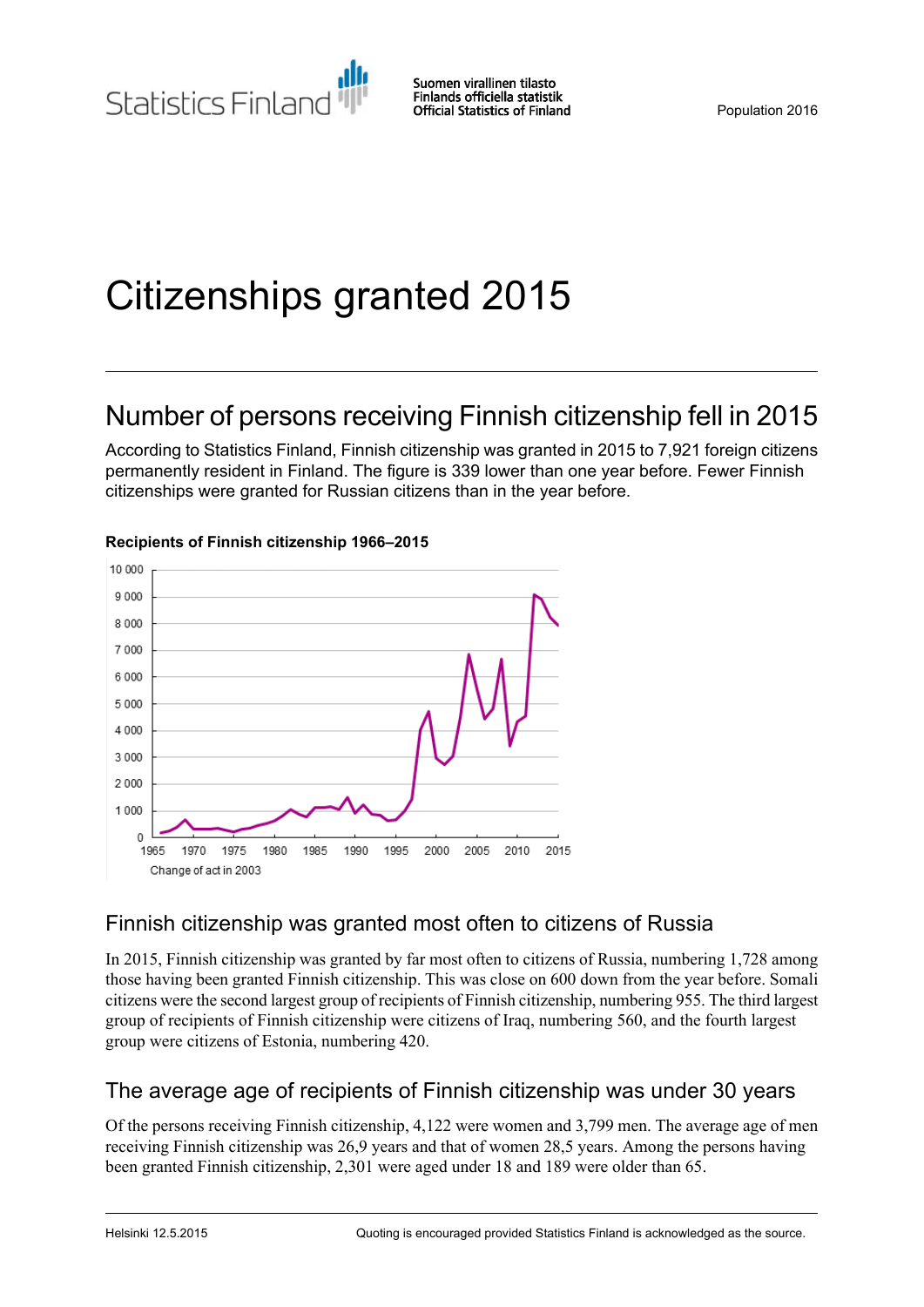### Good 95,000 persons living in Finland have dual citizenship

At the end of 2015, there were 95,658 persons permanently resident in Finland who held the citizenship of some other country in addition to Finnish citizenship. Of these, 19,534 were native-born citizens of Finland who had been granted citizenship in another country. Altogether, 76,124 persons were foreign citizens who had also been granted Finnish citizenship.

The largest dual nationality groups at the end of 2015 were citizens of Russia, 25,572, Sweden, 7,007, Estonia, 4,147, the United States, 3,810 and Somalia, 3,592.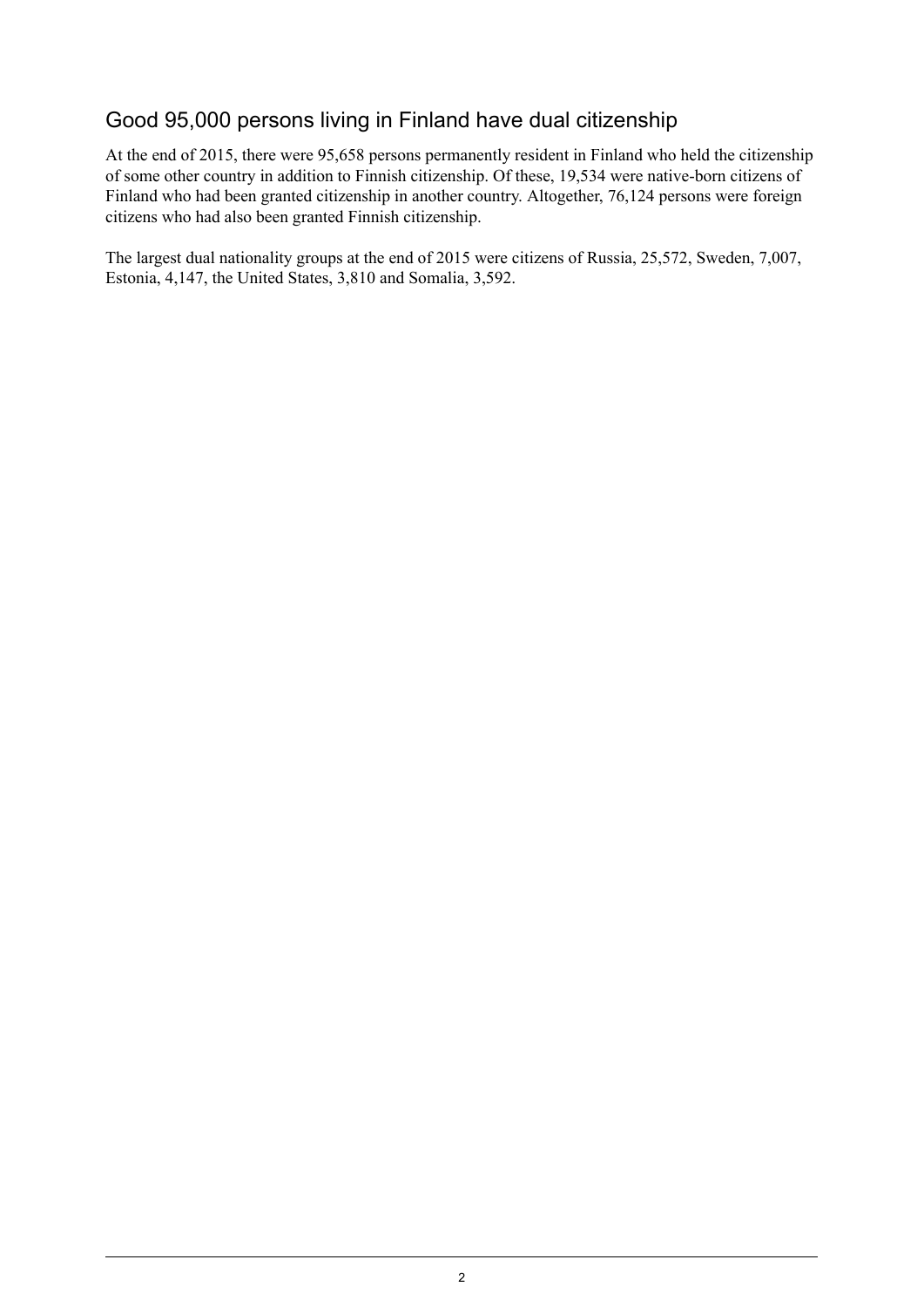## **Contents**

### Figures

### **Appendix figures**

| Appendix figure 2. Largest dual nationality groups permanently resident in Finland by their second nationality in |  |
|-------------------------------------------------------------------------------------------------------------------|--|
|                                                                                                                   |  |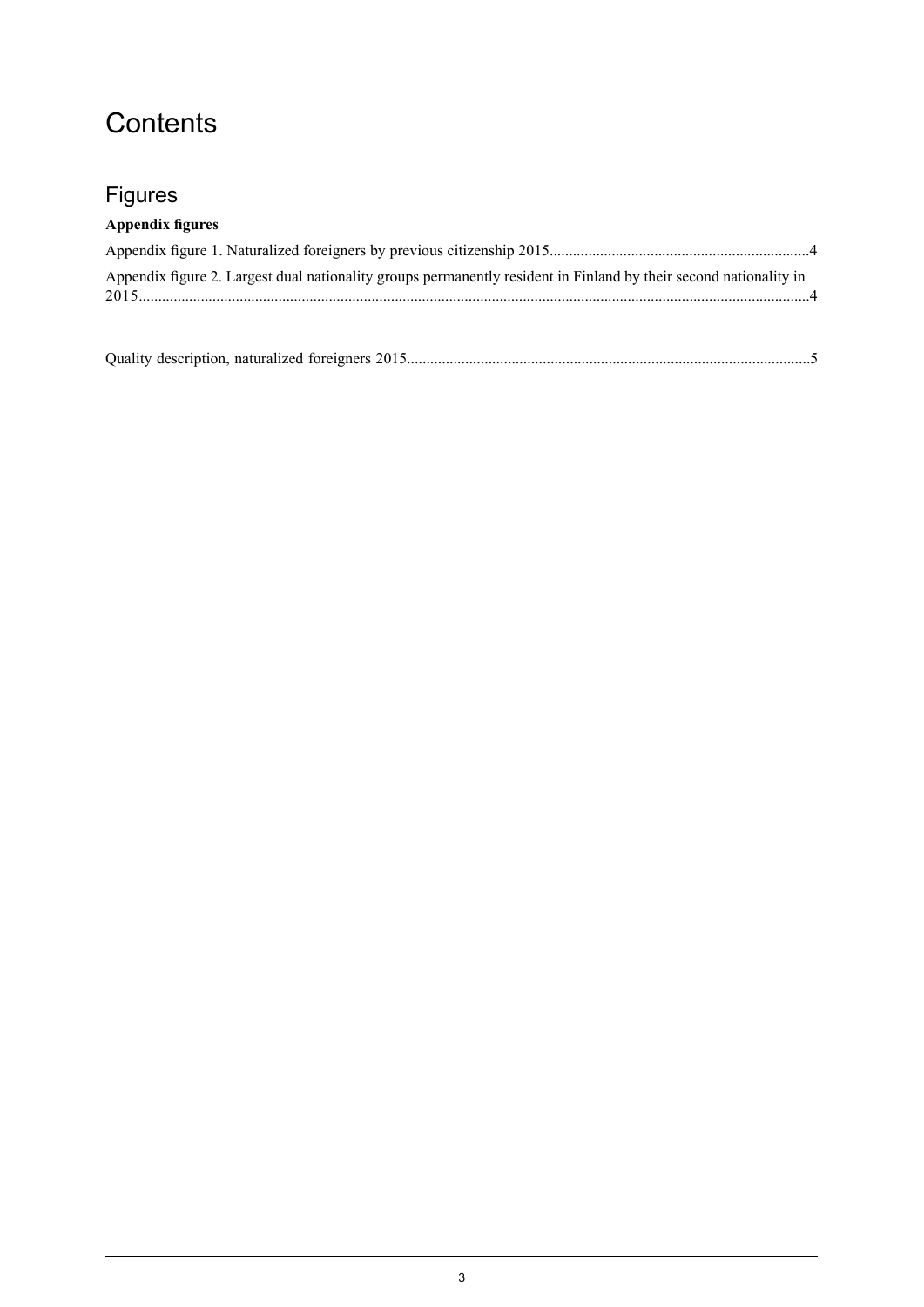### Appendix figures



<span id="page-3-0"></span>**Appendix figure 1. Naturalized foreigners by previous citizenship 2015**

<span id="page-3-1"></span>**Appendix figure 2. Largest dual nationality groups permanently resident in Finland by their second nationality in 2015**

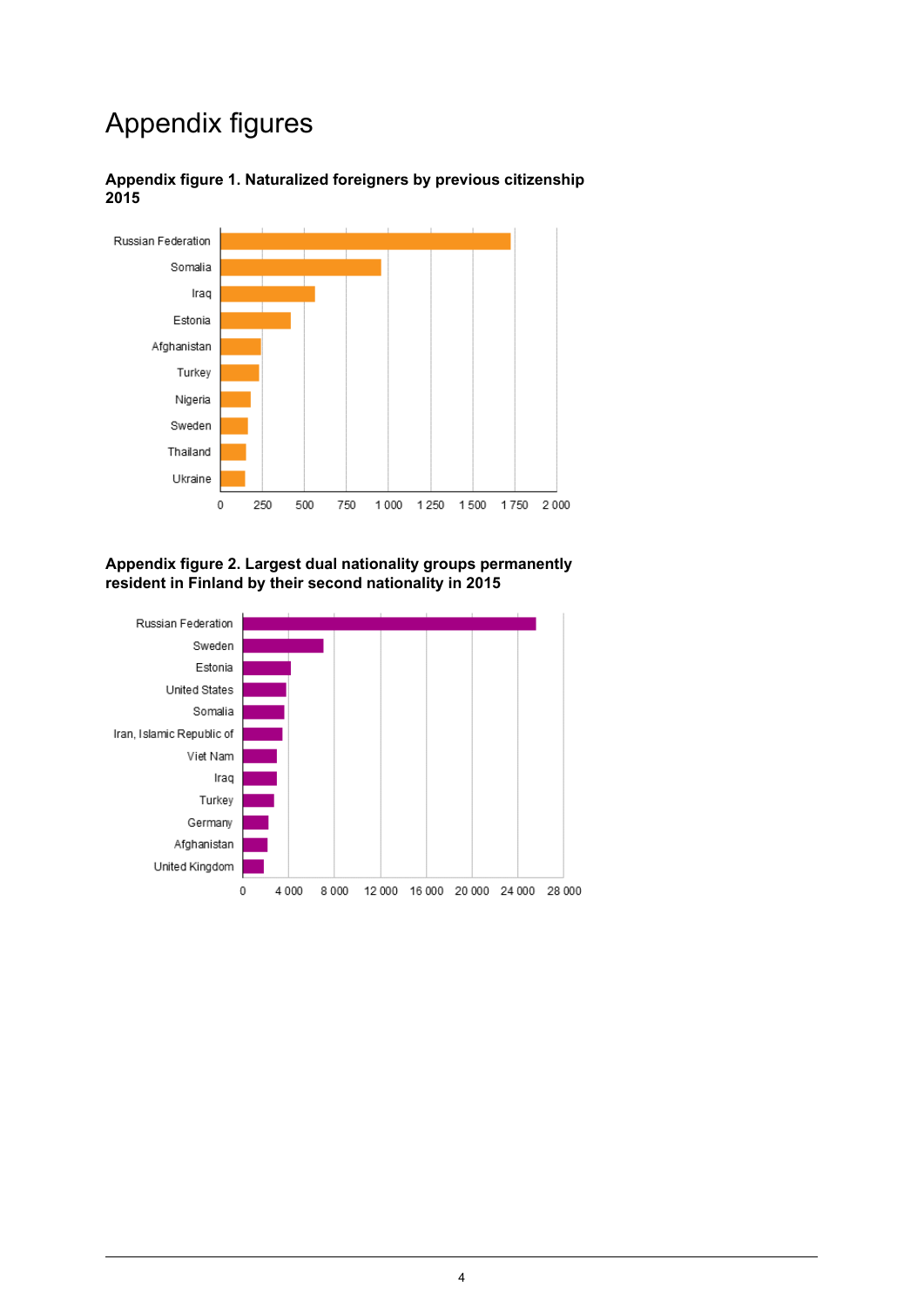# <span id="page-4-0"></span>Quality description, naturalized foreigners 2015

### 1. Relevance of statistical information

The main source used when producing Finnish population statistics is the Popula-tion Information System of the Population Register Centre. Changes in the data on the vital events of the resident population are updated into the Population Informa-tion System continuously by local population register authorities. Population Register Centre is leading updating activities. From 1971 Statistics Finland has obtained population data from the Population Register Centre.

The last population registration was carried out in Finland on 1 January 1989. After that the Population Information System has been updated by notifications of changes. The data stored in the Population Information System are specified in the act on Population Information System and the certicate services of the Population Register Centre (21 August 2009/661). Notifications on population changes for the past year are expected by the last day of January of the following year.

Statistics Finland's function is to compile statistics on conditions in society (Statis-tics Finland Act of 24 January 1992/48). These also include demographic statistics. Statistics Finland's Rules of Procedure defines the Population Statistics unit as the producer of demographic statistics (Statistics Finland's Rules of Procedure, TK-00-580-16).

In accordance with the Act on the Municipality of Domicile, the municipality of domicile and the place of residence of individuals are recorded in the Population Information System. The municipality in which a person lives or the one construed by the inhabitant as the municipality of domicile on the grounds of residence, family ties, livelihood or other equivalent circumstances, or to which the inhabitant has close links due to the aforementioned circumstances is deemed the municipality of domicile. (Act on the Municipality of Domicile, 201/1994.) The population registered in the Population Information System is divided into those present and those absent. Those present are permanent residents of Finland, either Finnish nationals or aliens. Those absent are Finnish nationals who when emigrating from the country have reported that they intend to be absent from Finland for more than one year, with the exception of Finnish nationals who are diplomats and those working in development co-operation (Act on the Municipality of Domicile, 201/1994.) Only changes in the population resident in Finland on the day of the event are taken into account when compiling statistics on vital events.

Persons moving to Finland from abroad are classified in the population statistics if the place of residence they have declared as their municipality of domicile is later confirmed as their place of residence. Staying in Finland for clearly more than one year is the prerequisite for registering of the foreign citizens into the population of Finland if a person does not have EU citizenship. The length of employment or studying from entry into the country or the length of employment contract must be at least two years for foreign citizens of the third countries to receive the right to a place of domicile. Staying in Finland for one year is the prerequisite for registering of the citizens of EU countries into the population of Finland if they have already lived a year in Finland. At a justified request, the information on a foreign citizen may also be entered after a short stay if he/she has, for example, a temporary place of residence in Finland as defined in the Act on the Municipality of Domicile and the entry is necessary for the realisation of rights related to employment or a similar circumstance (Act 661/2009).

#### **Citizenship**

Citizenship refers to a person's legal nationality in a certain country. Citizenship is usually determined at birth, but it may be changed upon moving to live in another country. A person may also be a citizen of more than one country (see Nationality Act, 359/2003). Persons with both Finnish and foreign citizenship will be entered in the statistics as Finnish nationals. If a foreign national living in Finland has several nationalities, that person will be entered in the statistics as a national of the country on whose passport he or she arrived in the country. Persons having received Finnish nationality by both proceedings initiated upon petition and by declaration procedure are included in statistics on recipients of Finnish nationality. The number of citizenships granted by the declaration procedure has been exceptionally big in 2004-2008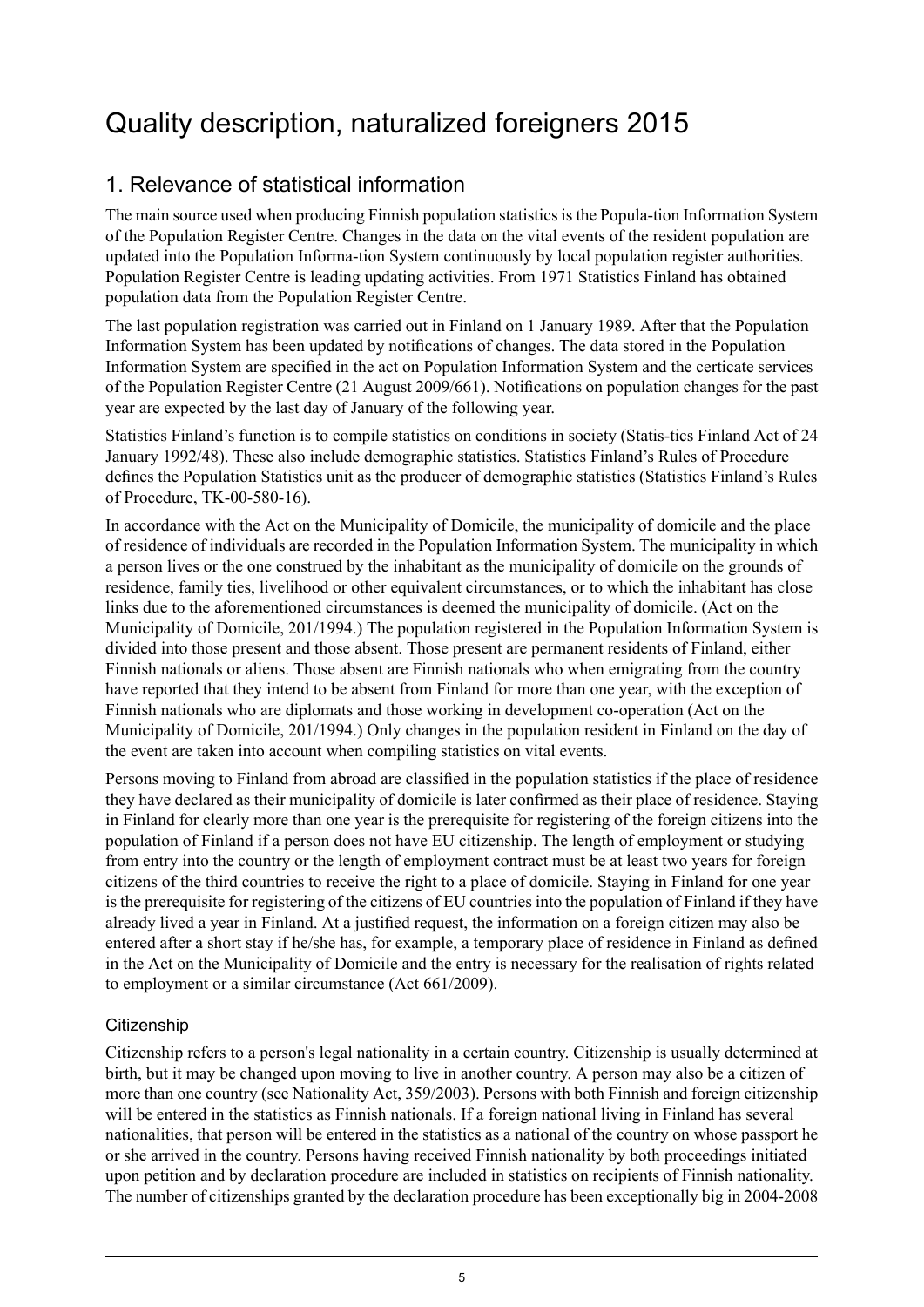when extended possibility for receiving Finnish citizenship prevailed because the amendment of legislation in 2003.

The Population Register Centre has adopted the ISO 3166 standard in its nationality classification.

### 2. Methodological description of survey

The main source used when producing Finnish population statistics is the Population Information System of the Population Information Centre. Local register office updates a Population Information System with information it gets from persons experiencing vital events and parishes of the Evangelical-Lutheran and Greek Orthodox churches. Hospitals send information of births and deaths in machine-language format to maintenance of Population Information System. Local courtstake information of decisions of adoptions and divorces dealt in the court into the Population Information System. The Finnish Immigration Service decide often about the granting of Finnish citizenships (the Nationality Act 359/2003) and enters data about the decisions into the Population Information System. Sometimes local register offices write Finland as a citizenship from the request on the basis of parent's information if this changes so that the criteria of granting a citizenship to the child fullfills. Statistics Finland receives the updated data of vital events in machine-language format on a weekly basis.

The deadline for delivering data to Statistics Finland on vital events in the statistical year is the end of January of the following year. The exception to this is the data on stillbirths, which were expected by the end of August. Data on population changes in statistical year delivered to Statistics Finland after this date are included in the data of the following year.

### 3. Correctness and accuracy of data

In general, the Population Information System of the Population Register Centre can be considered very exhaustive as regards persons. In order that a person obtains a personal identity code, he or she has to be registered in the Population Information System. All personsliving permanently in Finland have a personal identity code. The registration is possible if he or she moves to Finland temporarily for more than three months. It is practically impossible to live in Finland without a personal identity code. A personal identity code is needed so that one can legally work or create a bank account or have dealings with authorities and so on. You can safely assume that in Finland there cannot be any substantial number of 'moonlighter workers' who act periods of over one year, for example.

After abolishment of yearly checking of domicile registers (January 1) in 1989 the Population Information System has been maintained only by notifications of changes to population information. Their correctness is determined by a reliability survey made on the addresses in the Population Information System.

The Population Register Centre charges Statistics Finland with the task of conducting yearly a sample survey on correctness of address information. Around 11,000 people are asked whether their address in the Population Information System is correct. In the 2012 survey, the address was correct for 98.9 per cent of the respondents.

In connection with municipal elections, returned notifications of voting sent to foreigners usually reveal around 1,000 persons who have moved from the country without giving notice and are thus still included in the Finnish population. The local register office removes them from the resident population in the Population Information System before the following turn of the year.

### 4. Timeliness and promptness of published data

Final vital statistics are published yearly in April to May, except for those on stillbirths, which are released in September. Since 1999 the regional division used has been that of the first day of the following year. Thus the municipalities that unite on the first day of the new year are already combined in the statistics of the previous year. Information on the vital statistics of the united municipalities before the unification is available from 2003 onwards.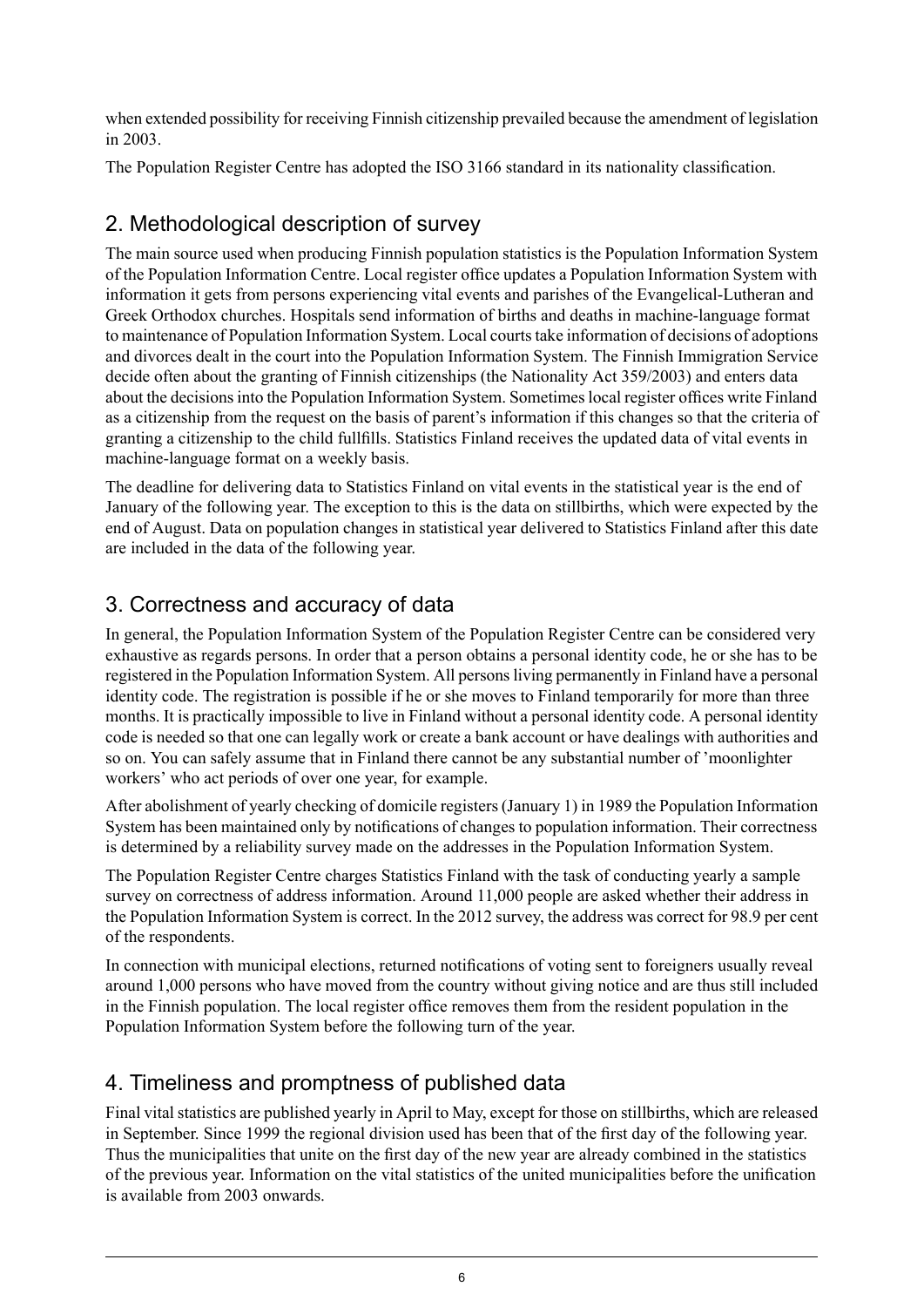### 5. Accessibility and transparency/clarity of data

Basic population data are available in electronic form by municipality or with larger regional divisions than municipality in Statistics Finland's free Statistical Database 'StatFin' on the internet.

The chargeable information service contains more specified information about the population by sub-area of municipality, for example.

### 6. Comparability of statistics

Comparable regional vital statistics series are available from 1987. The tables always indicate which regional division is used.

Compilation of statistics on immigrants based on lists of passports began in 1900 and continued until 1984. From 1945 there are data on the total volume of migration between Finland and foreign countries derived from statistical materials of other countries. The migration statistics between the Nordic Countries improved in 1969, when the so-called Inter-Nordic Migration Form was introduced. Production of statistics on migration outside the Nordic Countries improved further in 1985, when the obligation to notify was extended to emigrants.

The population time series in the free "StatFin" online service begin from the year 1980 or 1987. Vital statistics time series for the whole country is available from 1749. Statistics of Finnish immigration service does not show same figures of citizenships granted as statistics of Statistics Finland because the figures of Finnish immigration service contains information of persons living abroad.

#### 7. Coherence and consistency/uniformity

Statistics Finland's other statistics use the data of demographic statistics as basic information on population. Consequently, Statistics Finland's other statistics correspond to demographic statistics.